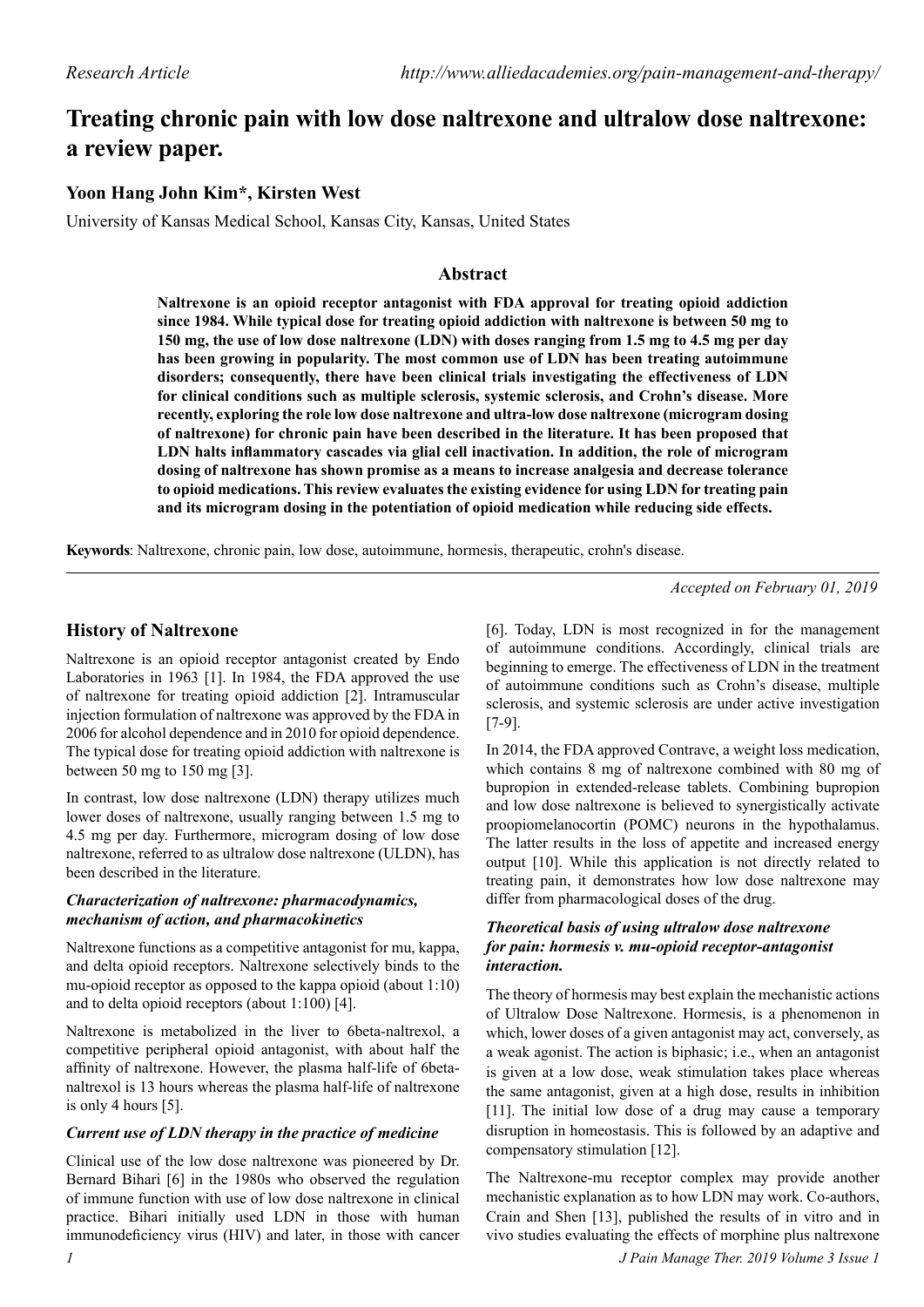*Citation: Kim YHJ, West K. Treating chronic pain with low dose naltrexone and ultralow dose naltrexone: a review paper. J Pain Manage Ther. 2019;3(1):1-5.*

on nociceptive types of dorsal-root ganglionic neurons [13]. These studies demonstrated that ultra-low doses of naltrexone enhanced morphine's anti-nociceptive actions and reduced opioid tolerance and dependence. It is believed that ultralow dose naltrexone may function to inhibit activated opioid receptors thereby resulting in recovery of these receptors to their original resting state. While this may explain how LDN enhances the anti-nociceptive activities of morphine, there is still much unknown about the exact mechanism of low dose naltrexone.

## *Oxycodone/Ultra-low dose naltrexone: oxytrexinvestigational medication*

Oxytrex is an investigational medication that combines ultra-low dose naltrexone (1 µg) with a therapeutic dose of oxycodone [14]. Chindalore et al. [15] sought to evaluate this medication and published the results of a randomized doubleblind, placebo-controlled trial of 360 patients. All patients had moderate to severe chronic pain caused by osteoarthritis of the knee or hip [15]. The patients were randomly divided into the following four groups:

- Group 1: Placebo
- Group 2: Oxycodon QID (Oxycodone 40 mg/day)
- Group 3: Oxytrex QID (Oxycodone 40 mg/day+naltrexone  $4 \mu g/day)$
- Group 4: Oxytrex BID (Oxycodone 40 mg/day+naltrexone  $2 \mu$ g/day)

Each group was treated for 3 weeks using the above doses. The results of the study revealed that Group 4 (Oxytrex BID group) reported a 39% reduction in pain, which was significantly greater than placebo group (P<0.001), Oxycodone QID group  $(P=0.006)$  and Oxytrex QID group  $(P=0.003)$ . The authors concluded that Oxytrex BID produced the best pain relief and that adding ultra-low dose naltrexone to oxycodone enhanced and prolonged analgesic effects.

In 2006, Webster et al. [16] conducted a randomized controlled trial on 716 patients with chronic low back pain. The patients were divided into four groups as listed below [16]:

- Group 1: Placebo
- Group 2: Oxycodon QID (Oxycodone 80 mg/day)
- Group 3: Oxytrex QID (Oxycodone 80 mg/day+naltrexone  $4 \mu g/day)$
- Group 4: Oxytrex BID (Oxycodone 80 mg/day+naltrexone  $2 \mu$ g/day)

Each group was treated for 12 weeks. Group 4 (Oxytrex BID group) reported a 55% decrease in physical dependence than patients on oxycodon  $(P=0.01)$  in addition to decreased constipation (44%, P=0.01), and somnolence (33%, P=0.03) while experiencing comparable analgesic effects. The authors concluded that Oxytrex minimized physical dependence while providing effective analgesia.

While Oxytrex is referred to as an agonist/antagonist combination, the description is not entirely accurate as the regular dose of naltrexone starts at 50 mg. Since Oxytrex contains 1 microgram of naltrexone and contains therapeutic doses of Oxycodone, it is more accurately described as an agonist/ultra-low dose antagonist medication.

Unfortunately, the manufactures of Oxytrex, Pain Therapeutics, subsequently abandoned the development of Oxytrex and have returned the intellectual property rights for Oxytrex to Albert Einstein College of Medicine [17]. Therefore, ultra-low dose naltrexone is not available through conventional pharmacies at this time. In the U.S., licensed medical practitioners may prescribe ultra-low dose naltrexone through specific compounding pharmacies.

In theory and conclusion, ultra-low dose naltrexone has the potential to augment the pain relief mechanisms of opioid medications while reducing potential side effects from narcotic medication.

## *Morphine/Low dose naltrexone: embeda, using LDN for abuse deterrent purposes*

In 2014, the FDA approved the use of Embeda as an abuse deterrent. Embeda contains 20 mg of morphine and 0.8 mg sequestered naltrexone [17]. Sequestered naltrexone is intended to remain contained within an indigestible inner core when the product is swallowed whole. However, crushing the pill negates this property, releasing naltrexone and results in an antagonist action of naltrexone i.e., serving to block the effects of morphine. This design is expected to reduce abuse potential as crushing the pills and ingesting the powder through oral and intranasal routes would inhibit the desired euphoria. Unfortunately, there are cases of people crushing Embeda and ingesting the powder. The latter also results in narcotic withdrawal symptoms.

Embeda does not qualify as an example of LDN for pain control. However, the Embeda experience provides two helpful observations. First, it lends support to the dosing of ultra-low dose naltrexone in microgram ranges when used with existing opioid medications [18]. Second, it lends support to the current practice of avoiding LDN use when a patient is on narcotic medications to avoid potential narcotic withdrawal symptoms.

## *Using LDN for chronic pain*

While LDN is best known and used clinically for immune modulation, there is increasing interest in the use of LDN for treating chronic pain syndromes.

### **Mechanism of LDN for Treating Pain**

In 2012, Ramanthan et al. [19] published an article that questioned the connection between fibromyalgia and an endorphin deficit [19]. The authors note that fibromyalgia appears to be a complex syndrome that includes, in addition to pain, additional symptoms of sleep deficits, daytime fatigue, and altered cognition/mood [20]. Ramanthan et al. [19] proposed that LDN may be a viable treatment option [20]. LDN is long thought to increase endorphins through receptor up-regulation and increased production of endorphins due to negative feedback [21].

Recently, an alternate 2014 study questions if LDN acts more as an anti-inflammatory molecule, one which targets toll-like receptor 4 (TLR4) found within the microglia [22]. Microglia, once activated, produce inflammatory factors that result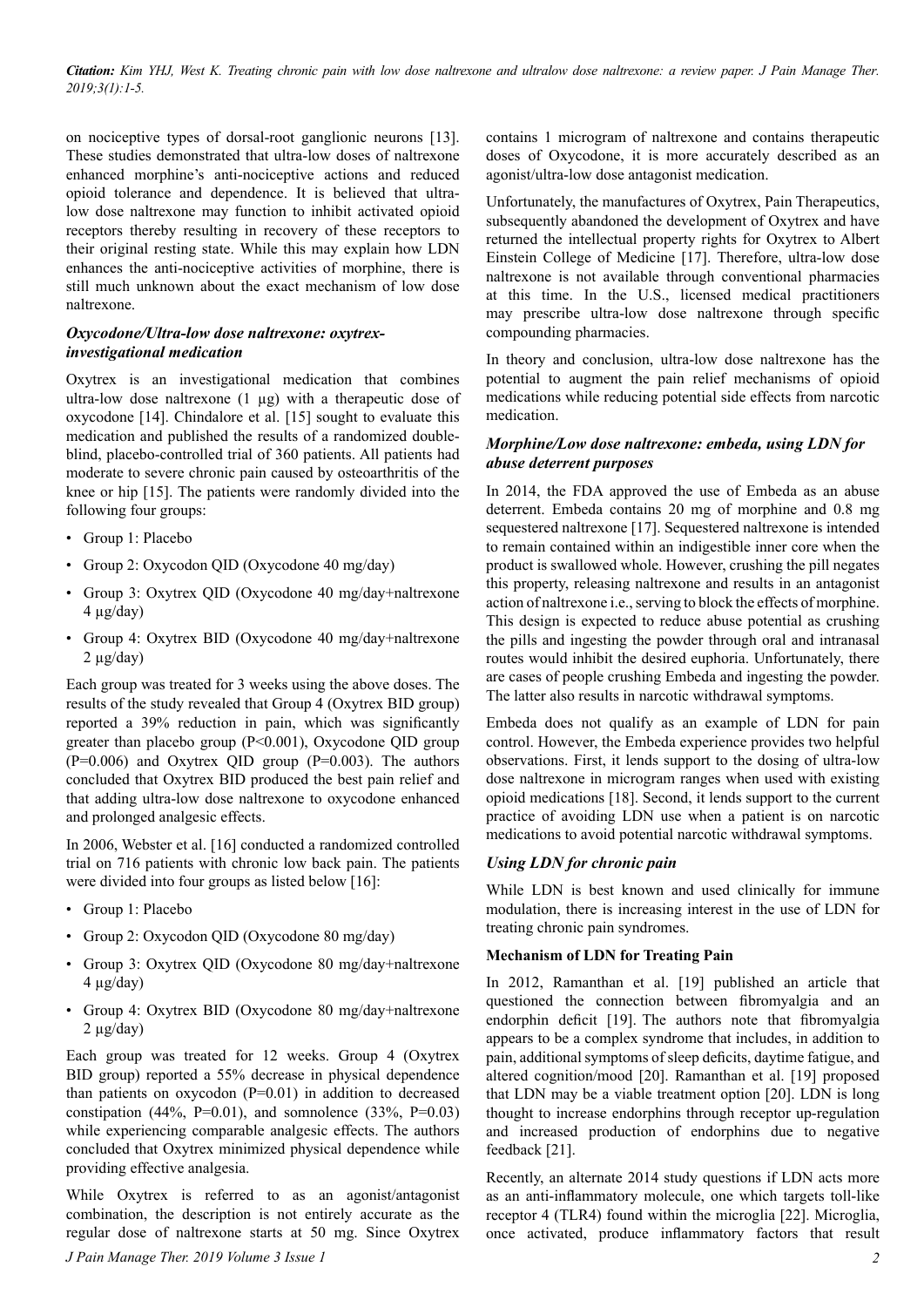in sensitivity to pain, fatigue, cognitive impairment, sleep impairment, and mood disorders. As a TLR4 antagonist, LDN is thought to reduce the inflammatory state in the CNS, thereby resulting in decreased pain and increased opioid analgesia. Subsequently, naltrexone and naloxone have been studied, in vivo, for the reversal of neuropathic pain via TLR4 [23].

When coupled with acupuncture, authors observed that ultralow dose naltrexone appears to have a synergistic effect. Hesselink and Kopsky [24] described this synergistic effect in article titled "enhancing acupuncture by low dose naltrexone" [24]. The evidence of co-sharing the pain relief pathway via acupuncture and naltrexone is evidenced by many early studies of acupuncture. Essentially, the acupuncture response was blocked by naltrexone [25].

#### *The use of LDN in the treatment of Fibromyalgia*

To date, there is no consensus as to the pathophysiological mechanism of fibromyalgia. The disease is not responsive to anti-inflammatories and it is therefore not considered a disorder of inflammation, in the classical sense [26]. It is thought that conditions such as fibromyalgia may involve chronic glial cell activation with subsequent production of pro-inflammatory mediators [27]. Per mechanism of action as proposed per previous studies, as noted above, LDN may offer promise in the treatment/symptom amelioration in those afflicted with fibromyalgia (FM).

In 2009, Younger et al. [28] completed the first clinical trial evaluating the use of LDN in the treatment of FM [28]. Trial design was that of a single-blind, cross-over study with duration of 14 weeks. Ten women diagnosed with fibromyalgia were included in the study. LDN was dosed at 4.5mg, at night, 1 hour prior to bedtime, for a total of 8 weeks. LDN administration was preceded by a baseline (2 weeks) and use of placebo (2 weeks) and proceeded by a washout period (2 weeks). Outcome measures were achieved via daily, self-reported fibromyalgia symptom severity in addition to 2 week sensory testing protocols, which obtained mechanical, hot, and cold pain thresholds and the use of the fibromyalgia impact questionnaire (FIQ). The use of LDN resulted in a 30% reduction in fibromyalgia symptom severity  $(p=0.0005)$  as well as significant decrease in pain  $(p=0.001)$ , fatigue ( $p=0.008$ ), and stress ( $p=0.003$ ).

Due to the promising results and also limitations of the 2009 study, namely its single blind design, short duration, and small sample size, the authors completed a second clinical trial in 2013 [29]. Unlike the first, this was a randomized, double-blind, placebo controlled, counterbalanced, crossover study. The sample size was only slightly larger with a total participation of thirty-one women diagnosed with fibromyalgia. Similar to the first, dosing of LDN was that same at 4.5 mg, at night, 1 hour prior to bedtime. Protocol duration was 22 weeks per participant. Use of LDN or placebo was preceded by a baseline period (2 weeks) and follow-up period (4 weeks). In an effort to minimize attrition, placebo was given for 4 weeks while LDN was administered for 12. There was no washout period. Outcome measurements included daily pain severity (primary outcome) with life satisfaction, mood sleep quality, and fatigue secondary outcomes. The use of LDN resulted in a 32% response rate, which was defined as a reduction of pain plus

fatigue or sleep problems as opposed to placebo response at 11%. Pain reduction was most significant with LDN treatment  $(p=0.016)$ . In addition, patient's general satisfaction with life was significantly increased as opposed to placebo ( $p=0.045$ ) as was mood (p=0.039). Unlike the initial study, the authors did not find an effect of low dose naltrexone on fatigue.

Both the 2009 and 2013 trials by Younger et al. [22] collected baseline labs on all patients. These labs included erythrocyte sedimentation rate (ESR). When both study groups were aggregated, it was noted that fibromyalgia patients with greater ESR at baseline had a greater response rate to the use of LDN for pain (p=0.0001) [22]. There was no such association with placebo administration. This suggests that the effects of LDN may include the reduction of inflammation. However, its reach into the amelioration of fibromyalgia is likely more expansive as fibromyalgia is more likely a central immune disorder associated with an amplification of pain. (Unfortunately, the authors did not measure ESR at the conclusion of both trials.) More studies are certainly needed to correlate LDN with ESR levels. Its application may positively impact conditions characterized by high ESR.

#### *LDN and complex regional pain syndrome- a case report*

Complex Regional Pain Syndrome is of a similar presentation to fibromyalgia although is unique in its intensity and duration. Although fibromyalgia can come and go into remission for weeks or months, CRPS does not typically wax and wane [30]. The associated pain is of grave intensity as compared to the pain of fibromyalgia. There are three, primary proposed physiological causes in the development of CRPS; these include inflammatory cascades, vasomotor dysfunction and central nervous system pathology [30]. Like fibromyalgia no consensus as to a pathophysiological mechanism exists.

While there are no clinical trials to date on the use of LDN for the treatment of CRPS, a 2013 case study describes its positive impact on a young 17-year-old female with the diagnosis of intractable CRPS [31]. The patient presented with a chief complaint of left lower extremity pain rated at an 8/10 (10 being most) on a pain visual analogue scale (VAS). Despite varied administration of gabapentin, ibuprofen, nortriptyline, transdermal clonidine, and trazadone, pain continued with minimal change. LDN was eventually administered at 1.5 mg alongside trazodone. At four weeks the patient rated her pain on the VAS at 1/10. The patient remained at a dose of 1.5mg LDN with good tolerance. It is thought that the application of LDN for CRPS may result similarly to fibromyalgia, in modulation of CNS immune activation and decreased inflammation.

#### **Discussion**

While the original clinical use of LDN by Dr. Bihari focused on HIV patients and cancer patients, to date LDN is primarily used in the treatment of autoimmune conditions. The latter is supported by emerging evidence. In addition, LDN has been incorporated into FDA approved medications such as Embeda and Contrave, demonstrating its diverse therapeutic mechanisms.

As noted per given studies, it is proposed that LDN may best act as a glial cell antagonist thereby preventing their activation and subsequent inflammatory cascades. This mechanism may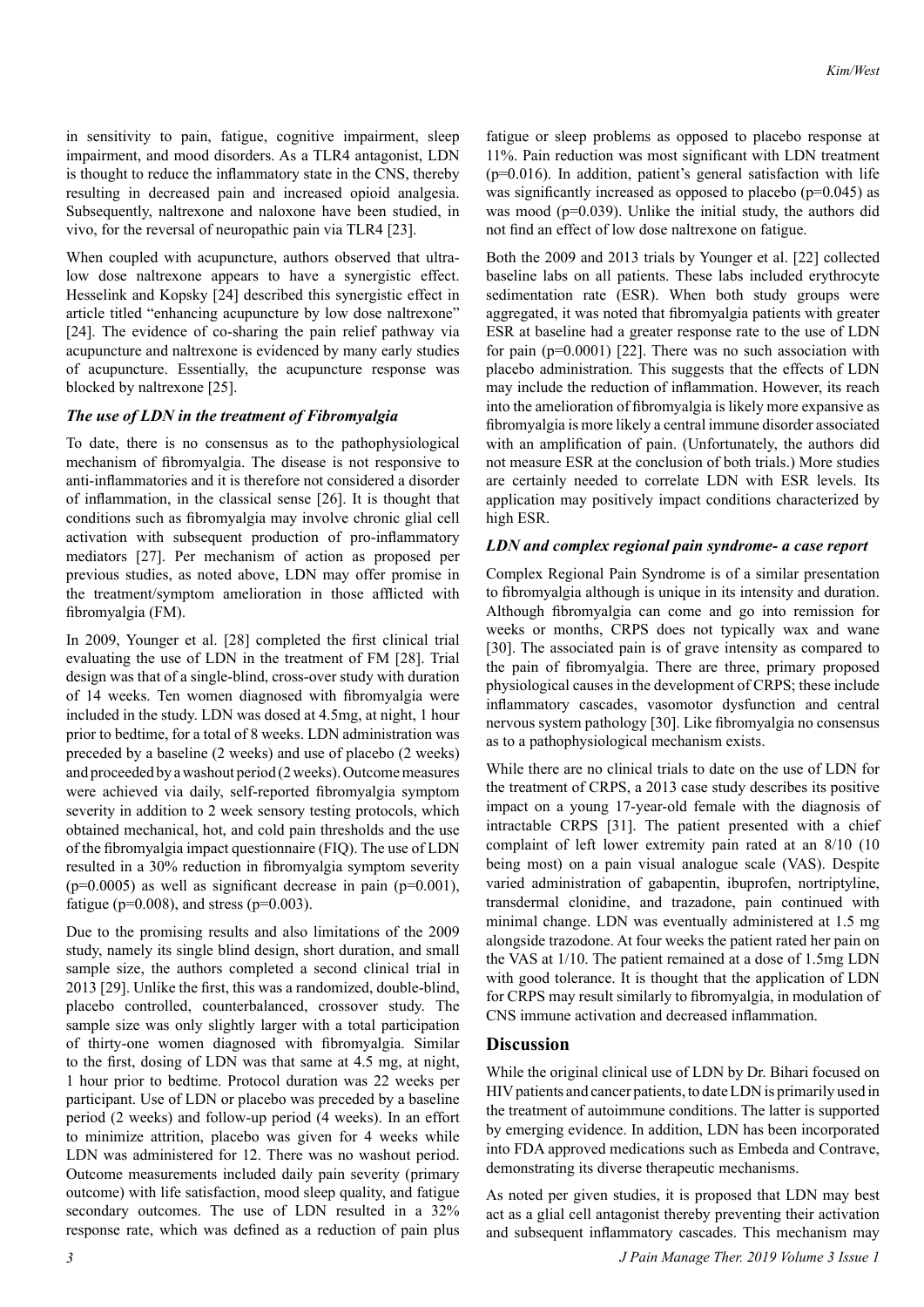*Citation: Kim YHJ, West K. Treating chronic pain with low dose naltrexone and ultralow dose naltrexone: a review paper. J Pain Manage Ther. 2019;3(1):1-5.*

explain why and how LDN may function to not only treat autoimmune conditions but also mitigate pain response. The latter is best exhibited per the two summarized clinical trials which demonstrated the positive effect of LDN in the treatment of fibromyalgia. However, these studies should be considered foundational research that sets the stage for multi-center randomized controlled trials.

The use of ULDN appears to be more complex as efforts to develop Oxytrex have failed; Oxytrex combined one microgram of naltrexone combined with therapeutic dose of oxycodone. While compounding of 1 microgram of naltrexone is theoretically possible, a commercial assay to verify the dose is not easily available at this time in the U.S.

## **Conclusion**

LDN may offer an innovative, safe, and affordable way to treat pain conditions. Its actions are diverse and therefore, it may offer broad therapeutic potential in many conditions. As of now, it may be best suited in conditions associated with immune deregulation however, its use in inflammation, and aberrant pain response deserve further research. In so doing, the best utilization of LDN in the treatment of chronic pain will emerge and the very nature of these conditions further elucidated.

### **References**

- 1. Resnick RB, Volavka J, Freedman AM, et al. Studies of EN-1639A (naltrexone): a new narcotic antagonist. Am J Psychiatry 1974; 131:646-50.
- 2. Verebey K, Mulé SJ. Naltrexone pharmacology, pharmacokinetics, and metabolism: current status. Am J Drug Alcohol Abuse 1975; 2:357-63.
- 3. Gold MS, Dackis CA, Pottash AL, et al. Naltrexone, opiate addiction, and endorphins. Med Res Rev 1982; 2:211-46.
- 4. Roth BL, Lopez E, Patel S, et al. The multiplicity of serotonin receptors: uselessly diverse molecules or an embarrassment of riches? The Neuroscientist 2000; 6:252-62.
- 5. Dean RL, Bilsky EJ, Negus SS. Opiate Receptors and Antagonists. Humana Press 2009.
- 6. Bihari B. Bernard Bihari, Low-dose naltrexone for normalizing immune system function. Altern Ther Health Med 2013; 19:56-65.
- 7. Smith JP, Stock H, Bingaman S, et al. Low-dose naltrexone therapy improves active Crohn's disease. Am J Gastroenterol 2007; 102:820-8.
- 8. Sharafaddinzadeh N, Moghtaderi A, Kashipazha D, et al. The effect of low dose naltrexone on quality of life of patients with multiple sclerosis: a randomized placebocontrolled trial. Mult Scler 2010; 16:964-9.
- 9. Frech T, Novak K, Revelo MP, et al. Low-dose naltrexone for pruritus in systemic sclerosis. Int J Rheumatol 2011; 12.
- 10. Caixàs A, Albert L, Capel I, et al. Naltrexone sustainedrelease/bupropion sustained-release for the management of obesity: review of the data to date. Drug Des Devel Ther 2014; 8:p1419.
- 11. Calabrese EJ, Baldwin LA. Defining hormesis. Human & experimental toxicology 2002; 21:91-7.
- 12. Mattson MP. Hormesis defined. Ageing Res Rev 2008; 7:1-7.
- 13. Crain SM, Shen KF. Antagonists of excitatory opioid receptor functions enhance morphine's analgesic potency and attenuate opioid tolerance/dependence liability. Pain 2000; 84:121-31.
- 14. Webster LR. Oxytrex®: an oxycodone and ultra-low-dose naltrexone formulation. Expert Opin Investig Drugs 2007; 16:1277-83.
- 15. Chindalore VL, Craven RA, Yu KP, et al. Adding ultralowdose naltrexone to oxycodone enhances and prolongs analgesia: a randomized, controlled trial of Oxytrex. J Pain 2005; 6:392-9.
- 16. Webster LR, Butera PG, Moran LV, et al. Oxytrex minimizes physical dependence while providing effective analgesia: a randomized controlled trial in low back pain. The J Pain  $2006:7.937-46$
- 17. Moorman-Li R, Motycka CA, Inge LD, et al. A review of abuse-deterrent opioids for chronic nonmalignant pain. P T 2012; 37:p412.
- 18. Jang DH, Rohe JC, Hoffman RS, et al. Severe opioid withdrawal due to misuse of new combined morphine and naltrexone product (Embeda). Annals of emergency medicine 2010; 55:303-4.
- 19. Ramanathan S, Panksepp J, Johnson B. Is fibromyalgia an endocrine/endorphin deficit disorder? Is low dose naltrexone a new treatment option? Psychosomatics 2012; 53:591-4.
- 20. Smith HS, Barkin RL. Fibromyalgia syndrome: a discussion of the syndrome and pharmacotherapy. Am J Ther 2010; 17:418-39.
- 21. Mannelli P, Gottheil E, Van Bockstaele EJ. Antagonist treatment of opioid withdrawal: translational low dose approach. J Addict Dis 2006; 25:1-8.
- 22. Younger J, Parkitny L, McLain D. The use of low-dose naltrexone (LDN) as a novel anti-inflammatory treatment for chronic pain. Clin rheumatol 2014; 33:451-9.
- 23. Watkins LR, Hutchinson MR, Ledeboer A, et al. Glia as the "bad guys": implications for improving clinical pain control and the clinical utility of opioids. Brain Behav Immun 2007; 21:131-46.
- 24. Hesselink JM, Kopsky DJ. Enhancing acupuncture by low dose naltrexone. Acupuncture in Medicine 2011; 29:127-30.
- 25. Kim YH, Schiff E, Waalen J, et al. Efficacy of acupuncture for treating cocaine addiction: a review paper. Journal of Addictive Diseases 2006; 24:115-32.
- 26. Clauw DJ, Arnold LM, McCarberg BH. Fibrocollaborative; The science of fibromyalgia. Mayo Clin Proc 2011; 86:907-11.
- 27. Wallace DJ. Is there a role for cytokine based therapies in fibromyalgia? Cur Pharm Des 2006; 12:17-22.
- 28. Younger J, Mackey S. Fibromyalgia symptoms are reduced by low-dose naltrexone: a pilot study. Pain med 2009; 10:663-72.
- 29. Younger J, Noor N, McCue R, et al. Low-dose naltrexone for the treatment of fibromyalgia: findings of a small, randomized, double-blind, placebo-controlled, counterbalanced, crossover trial assessing daily pain levels. Arthritis Rheum 2013; 65:529-38.